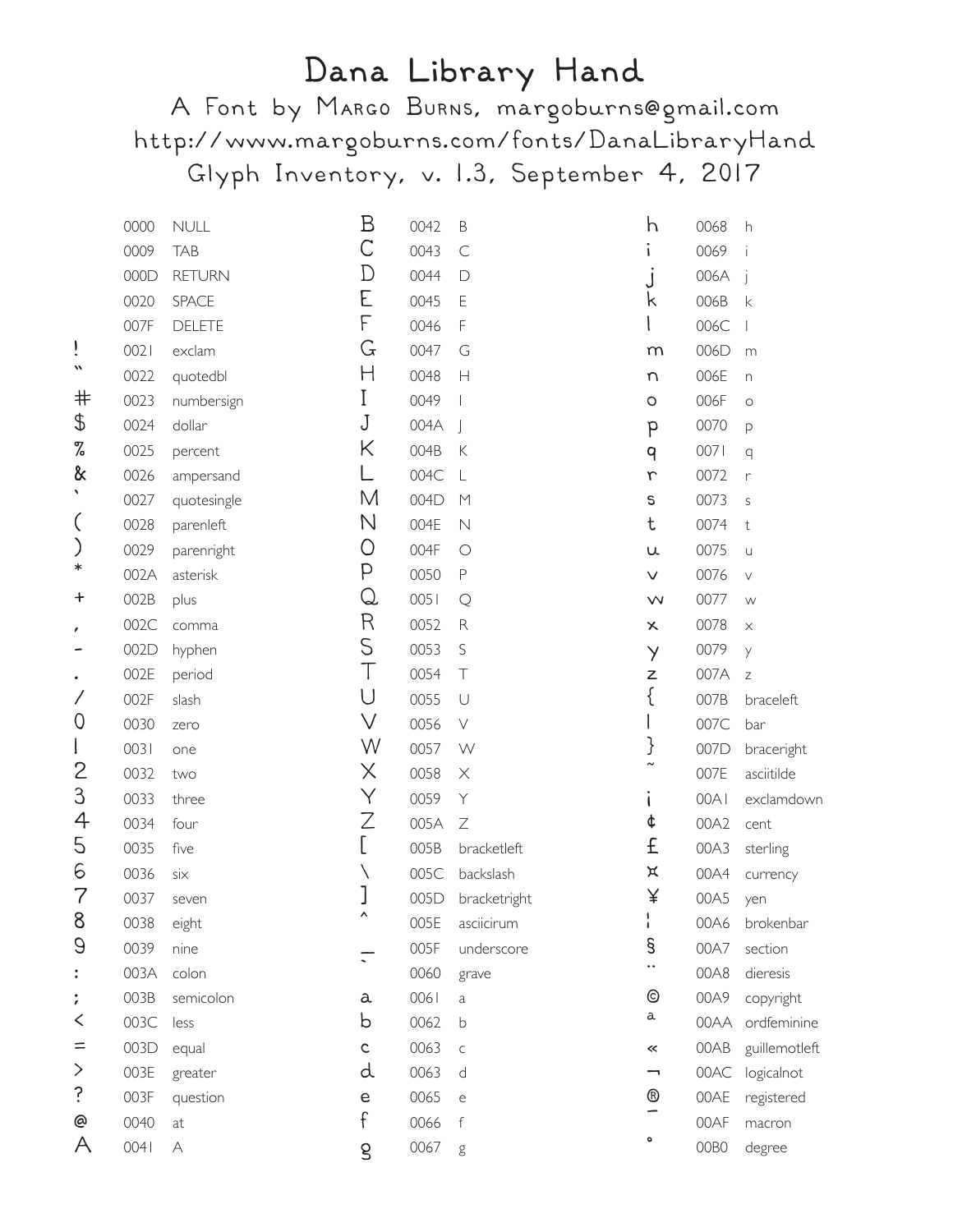| Ŧ              | 00B1        | plusminus        | à                  | 00E0             | agrave      | ď              | 010F   | dcaron        |
|----------------|-------------|------------------|--------------------|------------------|-------------|----------------|--------|---------------|
| $\overline{c}$ | 00B2        | twosuperior      | á                  | 00EI             | aacute      | Ē              | $0112$ | Emacron       |
| 3              | OOB3        | threesuperior    | â                  | OOE2             | acircumflex | $\overline{e}$ | 0113   | emacron       |
|                | 00B4        | acute            | $\tilde{\text{a}}$ | OOE3             | atilde      | Ĕ              | 0114   | Ebreve        |
| ٦              | 00B6        | paragraph        | ä                  | 00E4             | adieresis   | ĕ              | 0115   | ebreve        |
| $\bullet$      | 00B7        | periodcentered   | å                  | 00E5             | aring       | Ė              | 0116   | Edotaccent    |
| Ь              | OOB8        | cedilla          | æ                  | 00E6             | ae          | ė              | 0117   | edotaccent    |
| T              | 00B9        | onesuperior      | ç                  | 00E7             | ccedilla    | Ę              | 0118   | Eogonek       |
| $\circ$        | 00BA        | ordmasculine     | è                  | 00E8             | egrave      |                | 0119   | eogonek       |
| ≫              | 00BB        | guillemotright   | é                  | 00E9             | egrave      | e<br>Č         | 011A   | Ecaron        |
| 1/4            | 00BC        | onequarter       | ê                  | 00EA             | ecircumflex | ě              | OIIB   | ecaron        |
| $\frac{1}{2}$  | 00BD        | onehalf          | ë                  | <b>OOEB</b>      | edieresis   | Ğ              | OIIE   | Gbreve        |
| $\frac{3}{4}$  | <b>OOBE</b> | threequarters    | ì                  | 00EC             | igrave      | ğ<br>G         | 011F   | gbreve        |
| ¿<br>À         | 00BF        | questiondown     | í                  | 00ED             | iacute      |                | 0120   | Gdotaccent    |
|                | 00C0        | Agrave           | $\hat{\mathbf{I}}$ | <b>OOEE</b>      | icircumflex |                | 0 2    | gdotaccent    |
| Á              | 00Cl        | Aacute           | $\mathbf{I}$       | <b>OOEF</b>      | idieresis   | -onch-onl-     | 0122   | G cedilla     |
| Â              | 00C2        | Acircumflex      | ð                  | 00FO             | eth         |                | 0123   | g cedilla     |
| Ã              | 00C3        | Atilde           | ñ                  | 00FI             | ntilde      |                | 012A   | Imacron       |
| Ä              | 00C4        | Adieresis        | ò                  | OOF <sub>2</sub> | ograve      | $\overline{1}$ | 012B   | imacron       |
| Å              | 00C5        | Aring            | ó                  | OOF3             | oacute      | Ĭ              | 012C   | Ibreve        |
| Æ              | 00C6        | AE               | $\hat{\mathbf{o}}$ | 00F4             | ocircumflex | ĭ              | 012D   | ibreve        |
| Crimeric       | 00C7        | Ccedilla         | $\tilde{\text{o}}$ | OOF5             | otilde      | Į              | 012E   | logonek       |
|                | 00C8        | Egrave           | ö                  | 00F6             | odieresis   | Į              | 012F   | iogonek       |
|                | 00C9        | Eacute           | $\div$             | 00F7             | divide      | İ              | 0130   | Idotaccent    |
|                |             | 00CA Ecircumflex | Ø                  | OOF8             | oslash      | $\mathbf{I}$   | 0131   | dotlessi      |
| Ë              | 00CB        | Edieresis        | ù                  | 00F9             | ugrave      | Ķ              | 0136   | K cedilla     |
| Ì              | 00CC        | Igrave           | ú                  | 00FA             | uacute      | ķ              | 0137   | k cedilla     |
| Í<br>÷         | 00CD        | lacute           | û                  | <b>OOFB</b>      | ucircumflex |                | 013B   | L cedilla     |
| $\mathbf{I}$   | 00CE        | Icircumflex      | ü                  | 00FC             | udieresis   |                | 013C   | I cedilla     |
| Ϊ              | 00CF        | Idieresis        | Ý                  | 00FD             | yacute      | Ł              | 0141   | Lslash        |
| Ð              | 00D0        | Eth              | þ                  | 00FE             | thorn       | ł              | 0142   | Islash        |
| Ñ              | 00D         | Ntilde           | $\frac{3}{2}$      | <b>OOFF</b>      | ydieresis   | Ñ              | 0143   | Nacute        |
| Ò              | 00D2        | Ograve           |                    | 0100             | Amacron     | ń              | 0144   | nacute        |
| Ó              | 00D3        | Oacute           | ā                  | $0101$           | amacron     | Ņ              | 0145   | N cedilla     |
| Õ              | 00D5        | Otilde           | Ă                  | 0102             | Abreve      | r)             | 0146   | n cedilla     |
| Ö              | 00D6        | Odieresis        | ă                  | 0103             | abreve      | N              | 0147   | Ncaron        |
| $\pmb{\times}$ | 00D7        | multiply         | Ą                  | 0104             | Aogonek     | ň              | 0148   | ncaron        |
| Ø              | 00D8        | Oslash           | ą                  | 0105             | aogonek     | Ō              | 014C   | Omacron       |
| Ù              | 00D9        | Ugrave           | Ć                  | 0106             | Cacute      | ō              | 014D   | omacron       |
| Ú              |             | 00DA Uacute      | ć                  | 0107             | cacute      | Ŏ              | 014E   | Obreve        |
| Û              |             | 00DB Ucirumflex  | Ċ                  | 010A             | Cdotaccent  | Ő              | 0150   | Ohungarumlaut |
| Ü              |             | 00DC Udiersis    | ċ                  | 010B             | cdotaccent  | ő              | 0151   | ohungarumlaut |
| Ý              |             | 00DD Yacute      | Č                  | 010C             | Ccaron      | Œ              | 0152   | OE            |
| Þ              | 00DE        | Thorn            | č                  | 010D             | ccaron      | œ              | 0153   | oe            |
| β              | 00DF        | germandbls       | Ď                  | OIOE             | Dcaron      | Ř              | 0158   | Rcaron        |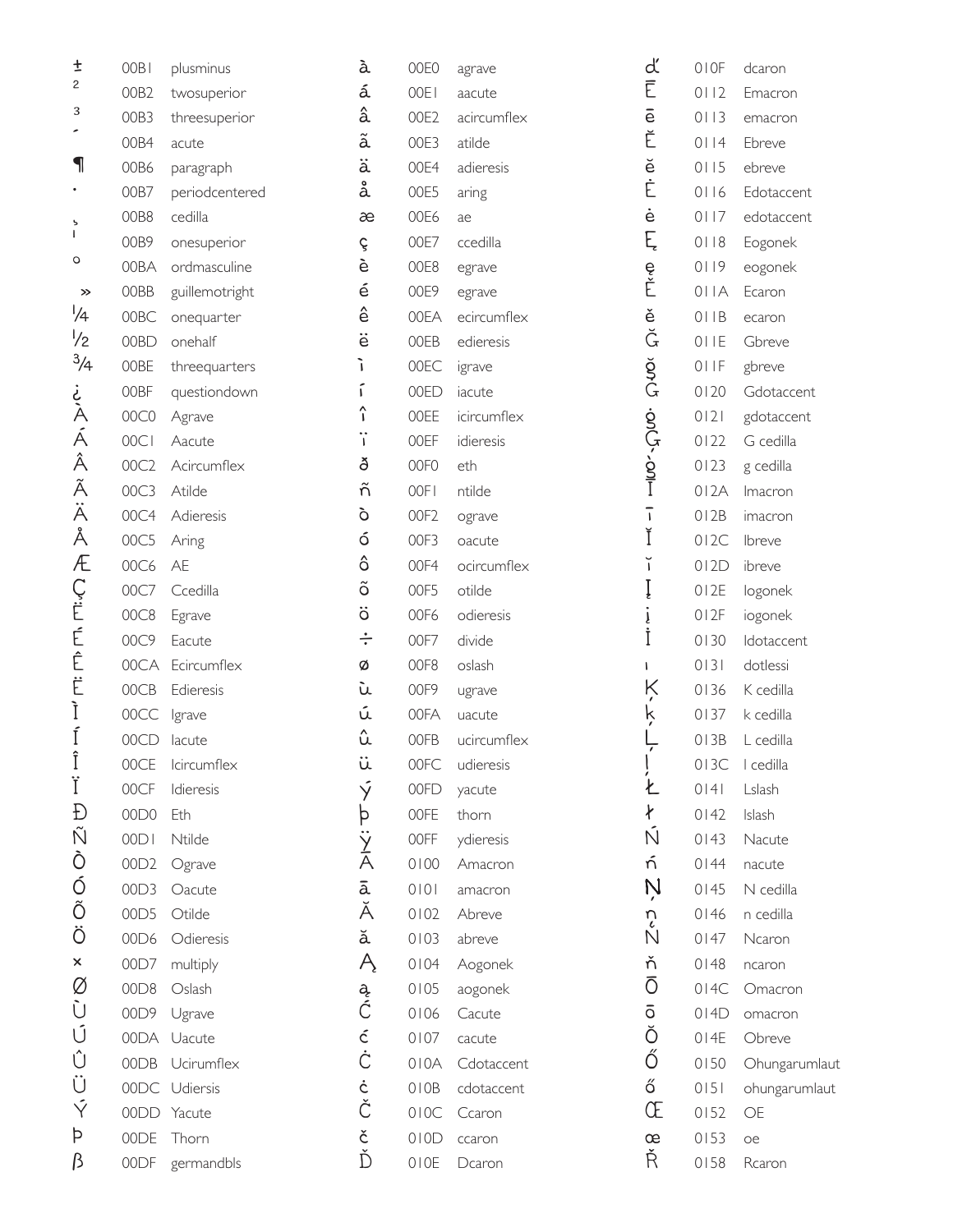| ŕ                    | 0159     | rcaron        | Œ                     | 0276             | SmCapOE           |                          | 2022 | bullet            |
|----------------------|----------|---------------|-----------------------|------------------|-------------------|--------------------------|------|-------------------|
| Ś                    | 015A     | Sacute        | R                     | 0280             | SmCapR            | $\cdots$                 | 2026 | ellipsis          |
| ś                    | 015B     | sacute        | Υ                     | 028F             | SmCapY            | $\%$                     | 2030 | perthousand       |
| Ş                    | 015E     | Scedilla      | 3                     | 0292             | ezh               | $\hat{\phantom{a}}$      | 2039 | guilsinglleft     |
|                      | 015F     | scedilla      | B                     | 0299             | SmCapB            | $\,$                     | 203A | guilsinglright    |
| S<br>S               | 0160     | Scaron        | Н                     | 029C             | SmCapH            | ፠                        | 203B | Reference Mark    |
| $\check{\mathsf{s}}$ | 0161     | scaron        | L                     | 029F             | SmCapL            | Γ                        | 2044 | fraction          |
| Ť                    | 0164     | Tcaron        | Λ                     | 02C6             | circumflex        | $\cdot$ :                | 2058 | 4-dot punctuation |
| ť                    | 0165     | tcaron        |                       | 02C7             | caron             | 0                        | 2070 | Superscript 0     |
| Ū                    | 016A     | Umacron       |                       | 02D8             | breve             | 4                        | 2074 | Superscript 4     |
| u                    | 016B     | umacron       |                       | 02D9             | dotaccent         | 5                        | 2075 | Superscript 5     |
| Ŭ                    | 016C     | Ubreve        | $\mathsf{o}$          | 02DA             | ring              | 6                        | 2076 | Superscript 6     |
| ŭ                    | 016D     | ubreve        | $\epsilon$            | 02DB             | ogonek            | 7                        | 2077 | Superscript 7     |
| Ů                    | 016E     | Uring         | $\tilde{\phantom{a}}$ | 02DC             | tilde             | 8                        | 2078 | Superscript 8     |
| ۰<br>Ù.              | 016F     | uring         | $\prime\prime$        | 02DD             | hungarumlaut      | 9                        | 2079 | Superscript 9     |
| Ű                    | 0170     | Uhungarumlaut | Ω                     | 03A9             | Kappa             | $\mathsf 0$              | 2080 | Subscript 0       |
| ű                    | 0171     | uhungarumlaut | μ                     | 03BC             | mu                | T                        | 2081 | Subscript I       |
| Ų                    | 0172     | Uogonek       | π                     | 03C0             | pi                | $\overline{c}$           | 2082 | Subscript 2       |
|                      | 0173     | uogonek       | A                     | ID00             | SmCapA            | 3                        | 2083 | Subscript 3       |
| ىيە<br>Y             | 0178     | Ydieresis     | Æ                     | DO               | SmCapAE           | $\overline{4}$           | 2084 | Subscript 4       |
| Ż                    | 017B     | Zdotaccent    | C                     | ID04             | SmCapC            | 5                        | 2085 | Subscript 5       |
|                      | 017C     | zdotaccent    | D                     | ID <sub>05</sub> | SmCapD            | 6                        | 2086 | Subscript 6       |
| ż<br>Ž               | 017D     | Zcaron        | Ð                     | <b>ID06</b>      | SmCapEth          | $\overline{7}$           | 2087 | Subscript 7       |
| ž                    | 017E     | zcaron        | E                     | ID07             | SmCapE            | 8                        | 2088 | Subscript 8       |
| ſ                    | 017F     | longs         | J                     |                  | ID0A SmCapJ       | 9                        | 2089 | Subscript 9       |
| Э                    | 018F     | Schwa         | Κ                     | <b>IDOB</b>      | SmCapK            | €                        | 20AC | Euro              |
| $\mathfrak f$        | 0192     | florin        | Ł                     |                  | ID0C SmCapLStroke | ℅                        | 2105 | C/O               |
| 3                    | 01B7     | Ezh           | M                     |                  | ID0D SmCapM       | ε                        | 2107 | Euler Constant    |
| ξ                    | 01BA     | ezh with tail | O                     | <b>IDOF</b>      | SmCapO            | $N_{\overline{o}}$       | 2116 | Numero            |
| $\mathsf{p}% _{T}$   | 01BF     | wynn          | P                     | ID18             | SmCapP            | $^\copyright$            | 2117 | Sound Copyright   |
| Ē                    | $0$   E2 | AE macron     | Τ                     | IDIB             | SmCapT            | $R_{x}$                  | 211E | prescription      |
| æ                    | 0IE3     | ae macron     | U                     | IDIC             | SmCapU            | TM                       | 2122 | trademark         |
| D                    | 01F7     | Wynn          | $\vee$                | <b>ID20</b>      | SmCapV            | ⅌                        | 214C | Per               |
| Æ                    | 01FC     | AEacute       | ${\sf W}$             | D2               | SmCapW            | $\frac{1}{3}$            | 2153 | onethird          |
| æ                    | 01FD     | aeacute       | Ζ                     | ID22             | SmCapZ            | $\frac{2}{3}$            | 2154 | twothirds         |
| Ş                    | 0218     | S comma       |                       | 2013             | endash            | $\frac{1}{8}$            | 215B | oneeighth         |
|                      | 0219     | s comma       |                       | 2014             | emdash            | $\frac{3}{8}$            | 215C | threeeighths      |
| $\int \frac{5}{1}$   | 021A     | T comma       | $\blacktriangledown$  | 2018             | quoteleft         | $\frac{5}{8}$            | 215D | fiveeighths       |
| t<br>Y               | 021B     | t comma       | {                     | 2019             | quoteright        | $\frac{7}{8}$            | 215E | seveneighths      |
|                      | 0232     | Y macron      | $\pmb{\prime}$        | 20IA             | quotesinglbase    | Ι                        | 2160 | RomNum I          |
| ŷ                    | 0233     | y macron      | $\blacktriangleright$ | 20IC             | quotedblleft      | П                        | 2 6  | RomNum 2          |
| $\Theta$             | 0259     | schwa         | "                     | 201D             | quotedblright     | $\mathbb{I}$             | 2162 | RomNum 3          |
| G                    | 0262     | SmCapG        | $\prime\prime$        | 201E             | quotedblbase      | $\mathbb{\underline{W}}$ | 2163 | RomNum 4          |
| I                    | 026A     | SmCapl        | t                     | 2020             | dagger            | $\overline{\Lambda}$     | 2164 | RomNum 5          |
| N                    | 0274     | SmCapN        | ŧ                     | 2021             | daggerdbl         | $\mathbf{V}$             | 2165 | RomNum 6          |
|                      |          |               |                       |                  |                   |                          |      |                   |